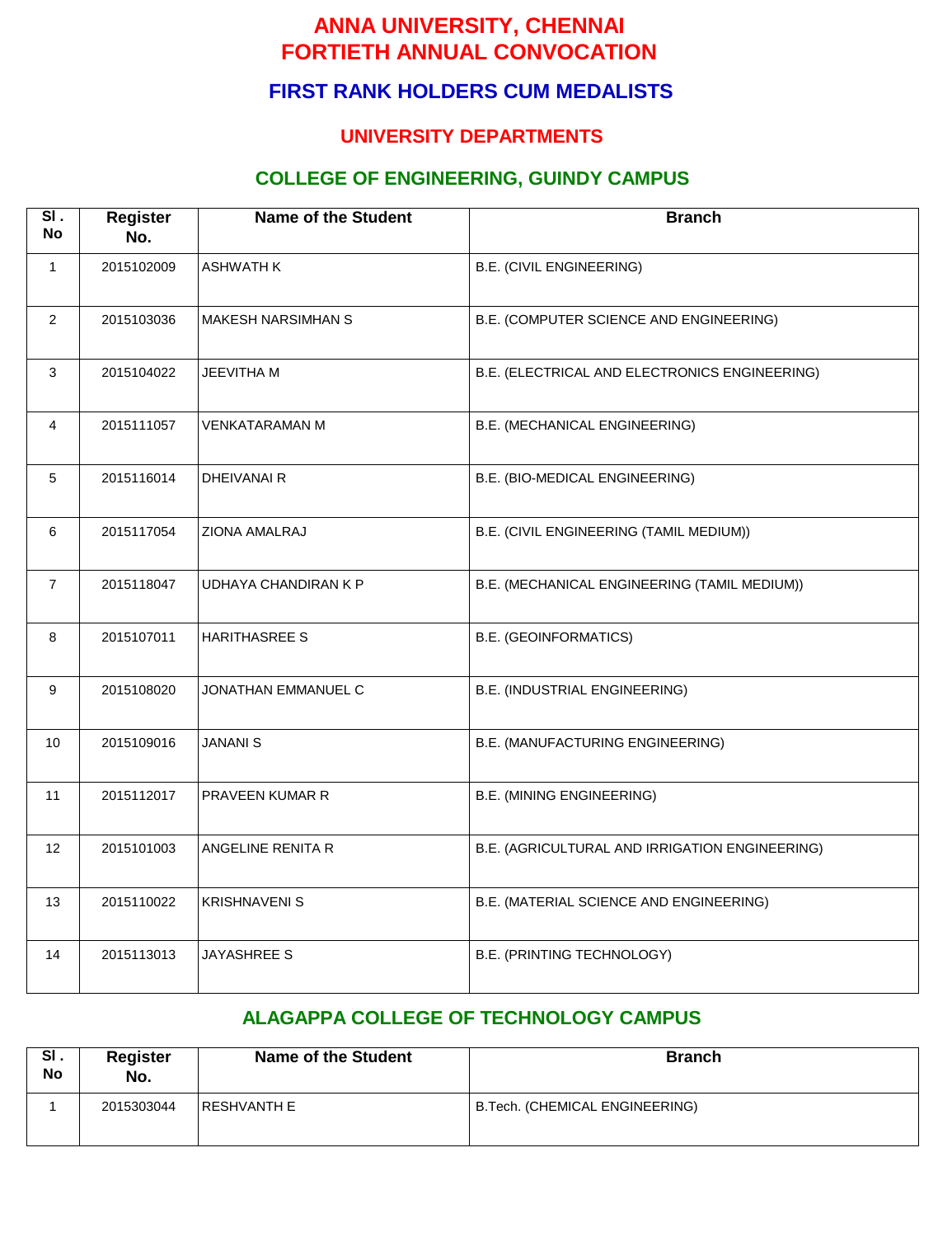### **FIRST RANK HOLDERS CUM MEDALISTS**

#### **UNIVERSITY DEPARTMENTS**

#### **ALAGAPPA COLLEGE OF TECHNOLOGY CAMPUS**

| SI.<br><b>No</b> | <b>Register</b><br>No. | <b>Name of the Student</b>   | <b>Branch</b>                                  |  |
|------------------|------------------------|------------------------------|------------------------------------------------|--|
| $\overline{2}$   | 2015303053             | SRIKAR VENKATARAMAN SRINIVAS | B.Tech. (CHEMICAL ENGINEERING)                 |  |
| 3                | 2015305517             | SAHANA A                     | B.Tech. (INDUSTRIAL BIOTECHNOLOGY)             |  |
| 4                | 2015306003             | <b>ARAVINDH P</b>            | B.Tech. (LEATHER TECHNOLOGY)                   |  |
| 5                | 2015309040             | <b>SATHISH KUMAR S</b>       | B.Tech. (TEXTILE TECHNOLOGY)                   |  |
| 6                | 2015304013             | <b>HARSNISM</b>              | B.Tech. (FOOD TECHNOLOGY)                      |  |
| $\overline{7}$   | 2015301045             | SRIMATHI DHARSHANA S         | B.Tech. (CERAMIC TECHNOLOGY)                   |  |
| 8                | 2015308002             | <b>APARNAH</b>               | B.Tech. (PHARMACEUTICAL TECHNOLOGY)            |  |
| 9                | 2015310002             | AKSHAYA N                    | B.Tech. (APPAREL TECHNOLOGY)                   |  |
| 10               | 2015311041             | ROOBAK P                     | B.Tech. (PETROLEUM ENGINEERING AND TECHNOLOGY) |  |

#### **SCHOOL OF ARCHITECHTURE AND PLANNING CAMPUS**

| SI.<br><b>No</b> | Register<br>No. | <b>Name of the Student</b> | <b>Branch</b> |
|------------------|-----------------|----------------------------|---------------|
|                  | 2014701533      | <b>SUJHATHA A</b>          | B.Arch.       |

#### **MADRAS INSTITUTE OF TECHNOLOGY CAMPUS**

| SI.<br><b>No</b> | <b>Register</b><br>No. | <b>Name of the Student</b> | <b>Branch</b>                                    |
|------------------|------------------------|----------------------------|--------------------------------------------------|
|                  | 2015501003             | ARUNA A                    | B.E. (AERONAUTICAL ENGINEERING)                  |
| າ                | 2015502030             | IMARIA ANTONY F            | B.E. (AUTOMOBILE ENGINEERING)                    |
| 3                | 2015504537             | I SHATISH BALAJI R         | B.E. (ELECTRONICS AND COMMUNICATION ENGINEERING) |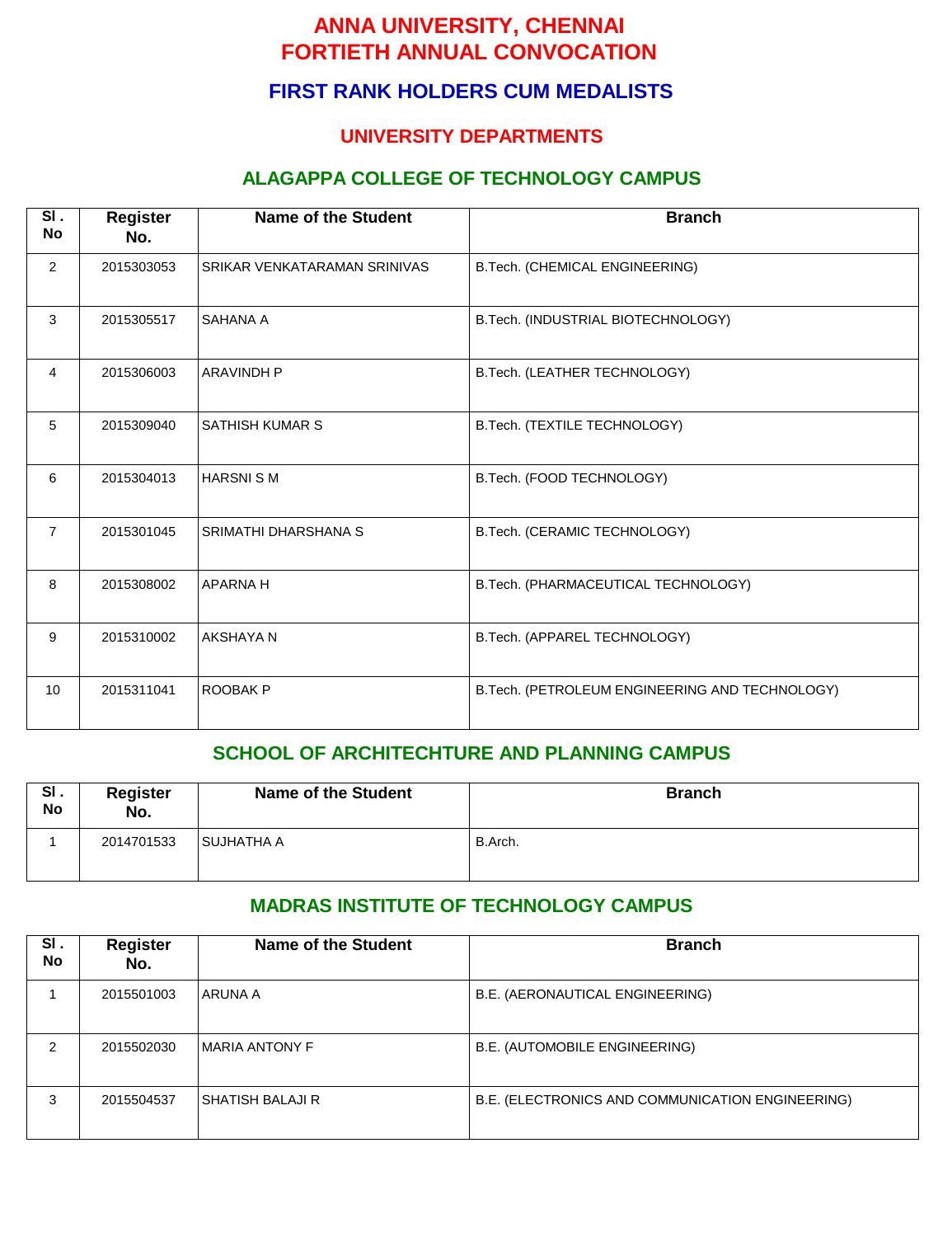## **FIRST RANK HOLDERS CUM MEDALISTS**

### **UNIVERSITY DEPARTMENTS**

## **MADRAS INSTITUTE OF TECHNOLOGY CAMPUS**

| SI.<br>No | <b>Register</b><br>No. | <b>Name of the Student</b> | <b>Branch</b>                                      |
|-----------|------------------------|----------------------------|----------------------------------------------------|
| 4         | 2015505559             | VISHNU VARADAN             | B.E. (ELECTRONICS AND INSTRUMENTATION ENGINEERING) |
| 5         | 2015507010             | ASWIN KUMAR G              | B.E. (PRODUCTION ENGINEERING)                      |
| 6         | 2015506053             | VENKATA RATHNAM M          | B.Tech. (INFORMATION TECHNOLOGY)                   |
|           | 2015508040             | l SANGEETHA K              | B. Tech. (RUBBER AND PLASTICS TECHNOLOGY)          |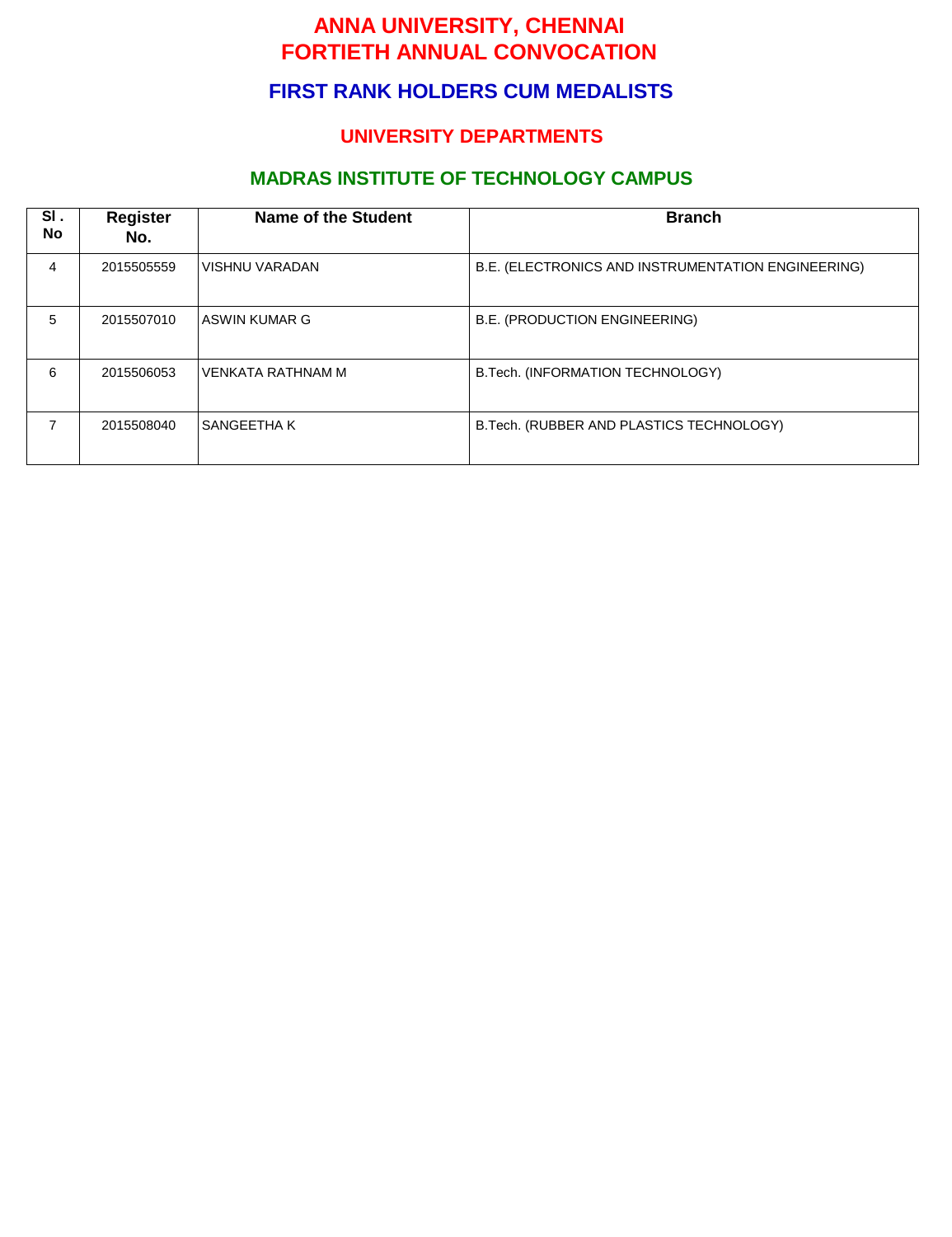## **FIRST RANK HOLDERS CUM MEDALISTS**

### **NON AUTONOMOUS AFFILIATED COLLEGES**

| SI.<br><b>No</b> | <b>Register</b><br>No. | <b>Name of the Student</b> | <b>Branch</b>                                                     | <b>Name of the College</b>                                         |
|------------------|------------------------|----------------------------|-------------------------------------------------------------------|--------------------------------------------------------------------|
| $\mathbf{1}$     | 210215101031           | MUSTAFA ALI RATHER         | B.E. (AERONAUTICAL ENGINEERING)                                   | APOLLO ENGINEERING COLLEGE                                         |
| 2                | 810015102045           | <b>TIRUMALA S</b>          | B.E. (AUTOMOBILE ENGINEERING)                                     | UNIVERSITY COLLEGE OF ENGINEERING,<br>TIRUCHIRAPPALLI (BIT CAMPUS) |
| 3                | 111715103049           | <b>LAKSHMANAN J</b>        | <b>B.E. (CIVIL ENGINEERING)</b>                                   | R.M.K. ENGINEERING COLLEGE                                         |
| 4                | 311515104003           | ANJANA ARUNKUMAR           | B.E. (COMPUTER SCIENCE AND<br>ENGINEERING)                        | MEENAKSHI SUNDARARAJAN ENGINEERING<br><b>COLLEGE</b>               |
| 5                | 111715105067           | NIVETHITHA K S             | B.E. (ELECTRICAL AND ELECTRONICS<br>ENGINEERING)                  | R.M.K. ENGINEERING COLLEGE                                         |
| 6                | 412515106076           | <b>JEBACYRIL A</b>         | <b>B.E. (ELECTRONICS AND</b><br><b>COMMUNICATION ENGINEERING)</b> | SRI SAIRAM ENGINEERING COLLEGE                                     |
| $\overline{7}$   | 113215107009           | <b>DHANUSH P</b>           | <b>B.E. (ELECTRONICS AND</b><br>INSTRUMENTATION ENGINEERING)      | VELAMMAL ENGINEERING COLLEGE                                       |
| 8                | 712915108006           | ANANTHA AMIRTHINI K K      | B.E. (AGRICULTURE ENGINEERING)                                    | RVS TECHNICAL CAMPUS-COIMBATORE                                    |
| 9                | 312315112021           | <b>JAYASURYA SM</b>        | <b>B.E. (INSTRUMENTATION AND</b><br><b>CONTROL ENGINEERING)</b>   | ST.JOSEPH'S COLLEGE OF ENGINEERING                                 |
| 10               | 911515113005           | <b>BALAJI J</b>            | <b>B.E. (MARINE ENGINEERING)</b>                                  | MOHAMED SATHAK ENGINEERING COLLEGE                                 |
| 11               | 111715114081           | <b>RANADHEER G</b>         | B.E. (MECHANICAL ENGINEERING)                                     | R.M.K. ENGINEERING COLLEGE                                         |
| 12               | 211615115033           | RAVI ADHITHYA V T          | B.E. (MECHATRONICS ENGINEERING)                                   | RAJALAKSHMI ENGINEERING COLLEGE                                    |
| 13               | 952415116001           | AL AMEEN S                 | B.E. (MECHANICAL AND AUTOMATION<br>ENGINEERING)                   | PSN INSTITUTE OF TECHNOLOGY AND<br><b>SCIENCE</b>                  |
| 14               | 113215120017           | <b>KAVIYA S</b>            | B.E. (PRODUCTION ENGINEERING)                                     | VELAMMAL ENGINEERING COLLEGE                                       |
| 15               | 211615121027           | DIVYA R                    | B.E. (BIO-MEDICAL ENGINEERING)                                    | RAJALAKSHMI ENGINEERING COLLEGE                                    |
| 16               | 712315122010           | <b>GAYATHRIABIRAMI K A</b> | B.E. (ENVIRONMENTAL ENGINEERING)                                  | PARK COLLEGE OF TECHNOLOGY                                         |
| 17               | 612215124081           | SHANMUGAPRIYA S            | <b>B.E. (MEDICAL ELECTRONICS</b><br>ENGINEERING)                  | SENGUNTHAR COLLEGE OF ENGINEERING                                  |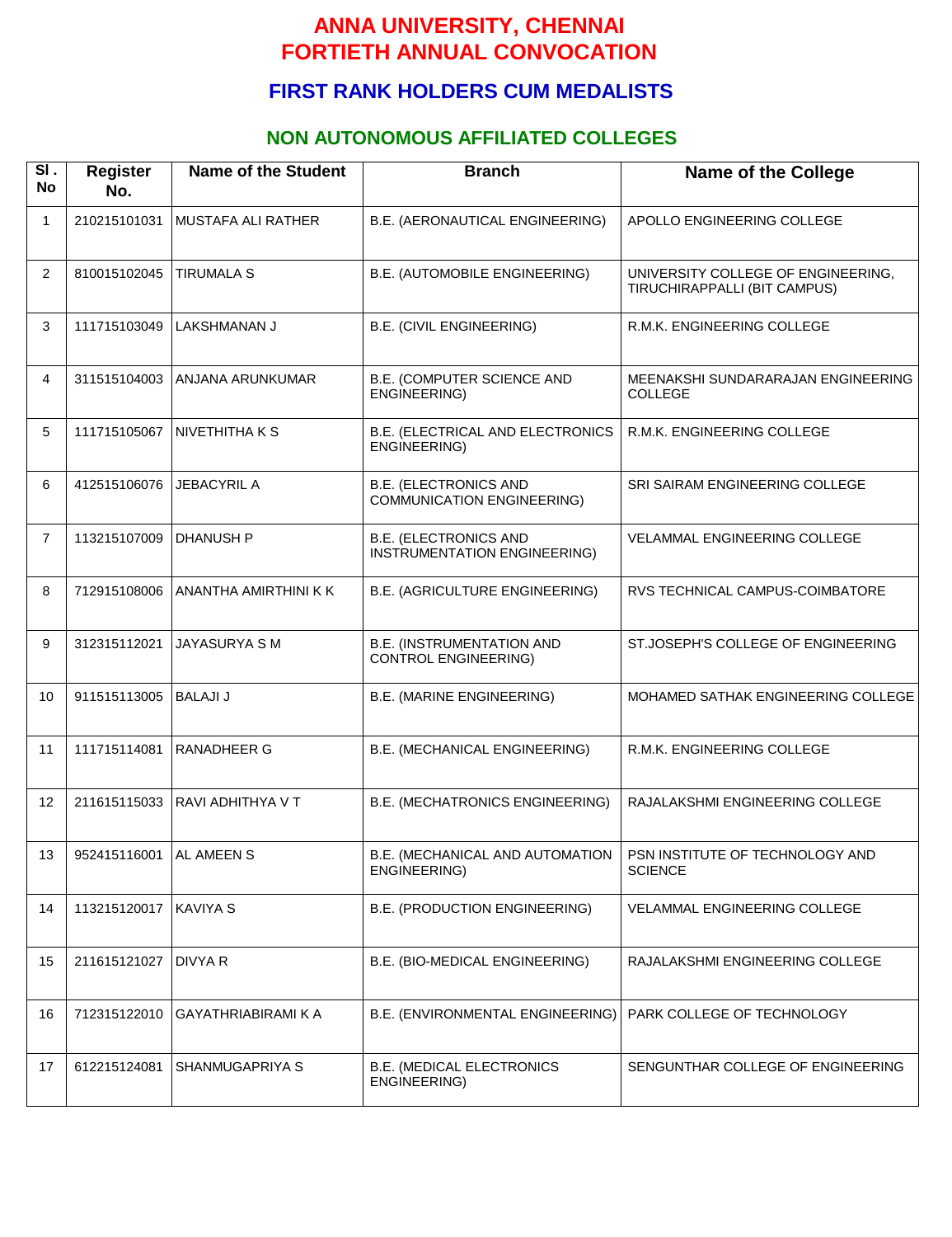### **FIRST RANK HOLDERS CUM MEDALISTS**

#### **NON AUTONOMOUS AFFILIATED COLLEGES**

| SI.<br><b>No</b> | <b>Register</b><br>No. | <b>Name of the Student</b> | <b>Branch</b>                                          | <b>Name of the College</b>                                  |
|------------------|------------------------|----------------------------|--------------------------------------------------------|-------------------------------------------------------------|
| 18               | 612215124086           | <b>SRI MATHI P</b>         | <b>B.E. (MEDICAL ELECTRONICS</b><br>ENGINEERING)       | SENGUNTHAR COLLEGE OF ENGINEERING                           |
| 19               | 922315126012           | <b>MUKILAN D R</b>         | B.E. (CIVIL ENGINEERING (TAMIL<br>MEDIUM))             | UNIVERSITY COLLEGE OF ENGINEERING,<br><b>DINDIGUL</b>       |
| 20               | 962815127010           | <b>RAMANYA M</b>           | <b>B.E. (MECHANICAL ENGINEERING</b><br>(TAMIL MEDIUM)) | UNIVERSITY COLLEGE OF ENGINEERING,<br><b>NAGERCOIL</b>      |
| 21               | 953215135010           | DEVARAJAN S                | <b>B.E. (GEOINFORMATICS)</b>                           | UNIVERSITY COLLEGE OF ENGINEERING,<br><b>THOOTHUKUDI</b>    |
| 22               | 310315138002           | <b>ASHWINI S</b>           | B.E. (MANUFACTURING ENGINEERING)                       | CENTRAL INSTITUTE OF PLASTICS<br>ENGINEERING AND TECHNOLOGY |
| 23               | 722015139031           | NITHIN KRISHNA PK          | B.E. (PETROCHEMICAL ENGINEERING)                       | S V S COLLEGE OF ENGINEERING                                |
| 24               | 311815145007           | YASWANTH R                 | B.E. (MATERIAL SCIENCE AND<br>ENGINEERING)             | MOHAMMED SATHAK A.J.COLLEGE OF<br><b>ENGINEERING</b>        |
| 25               | 312215203027           | MANASA SADHASIVAN          | B.Tech. (CHEMICAL ENGINEERING)                         | SRI SIVASUBRAMANIYA NADAR COLLEGE OF<br><b>ENGINEERING</b>  |
| 26               | 111515205045           | <b>SARADA S</b>            | B.Tech. (INFORMATION TECHNOLOGY)                       | R.M.D. ENGINEERING COLLEGE                                  |
| 27               | 920415208008           | DEEPAK VISHNUSK            | B.Tech. (POLYMER TECHNOLOGY)                           | KAMARAJ COLLEGE OF ENGINEERING AND<br><b>TECHNOLOGY</b>     |
| 28               | 623615209015           | <b>JANANI S</b>            | B.Tech. (HANDLOOM AND TEXTILE<br>TECHNOLOGY)           | INDIAN INSTITUTE OF HANDLOOM<br><b>TECHNOLOGY</b>           |
| 29               | 732315211018           | PERUMALSAMY N              | B.Tech. (TEXTILE CHEMISTRY)                            | S.S.M. COLLEGE OF ENGINEERING                               |
| 30               | 732315212024           | <b>MANIKANDAN G</b>        | B.Tech. (TEXTILE TECHNOLOGY)                           | S.S.M. COLLEGE OF ENGINEERING                               |
| 31               | 710315213301           | <b>DIVYAN</b>              | B.Tech. (FASHION TECHNOLOGY)                           | ANGEL COLLEGE OF ENGINEERING AND<br><b>TECHNOLOGY</b>       |
| 32               | 211615214082           | PREETHA R                  | B.Tech. (BIOTECHNOLOGY)                                | RAJALAKSHMI ENGINEERING COLLEGE                             |
| 33               | 720915218033           | PRIYADHARSHINI G           | B.Tech. (FOOD TECHNOLOGY)                              | J C T COLLEGE OF ENGINEERING AND<br><b>TECHNOLOGY</b>       |
| 34               | 211915219001           | <b>ABHIJITH R</b>          | B.Tech. (PETROLEUM ENGINEERING)                        | RAJIV GANDHI COLLEGE OF ENGINEERING                         |